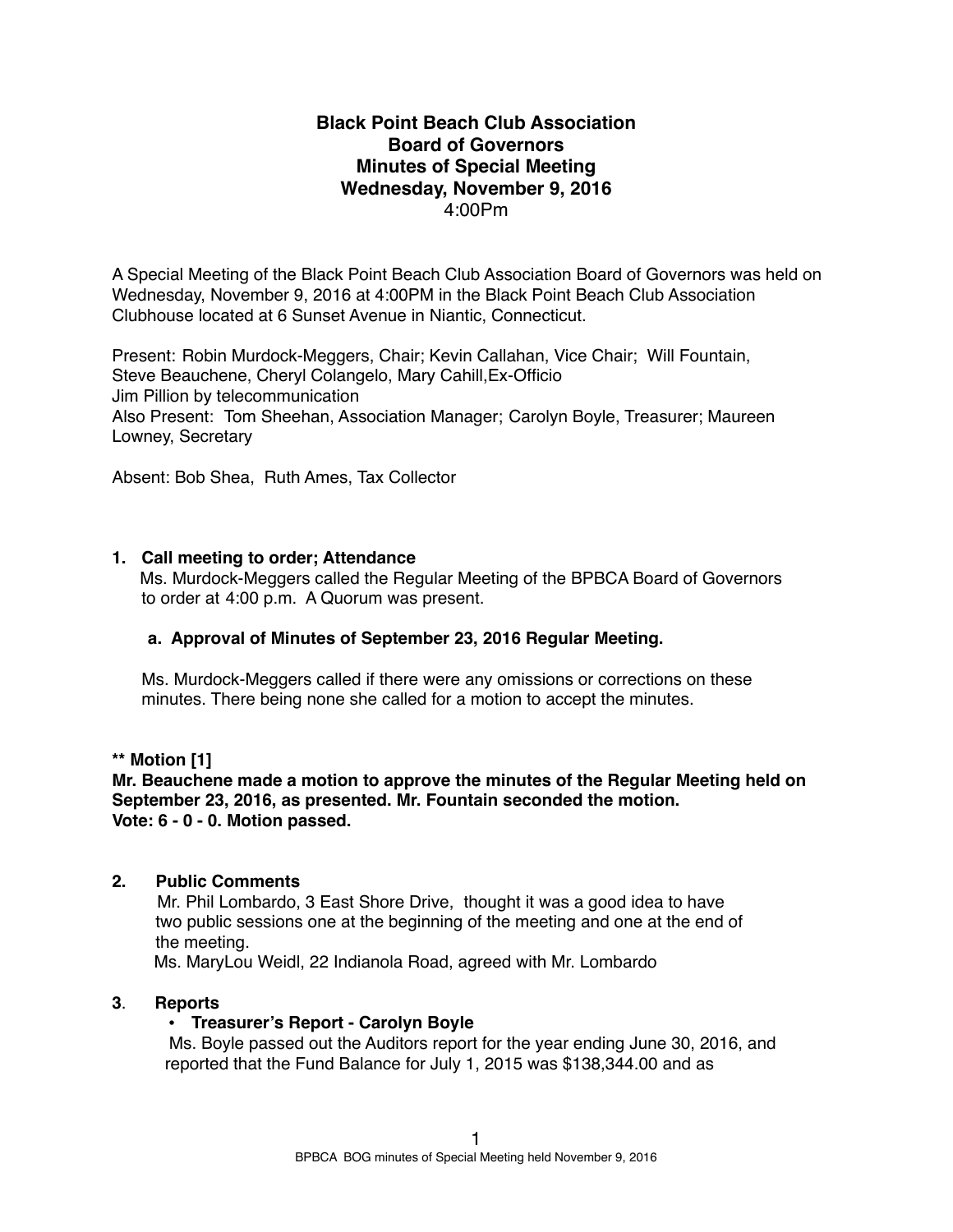of June 30, 2016 the Fund Balance was \$75,473.00 because we spent the unallocated money on the boat launch. Ms. Boyle presented financial reports through November 8, 2016. Bank Balances as of 11/08/2016 Checking & Sweep Accounts \$116,280.13; Long term Capital \$86,173.07.

Ms. Cahill questioned Ms. Boyle on the Auditor fee of \$3,500.00 saying the fee used to be \$2,500.00. Ms. Boyle stated this was first increase in ten years.

**\*\* Motion [2] Mr. Beauchene made a motion to accept the Treasurer's Report. Ms. Colangelo seconded the motion. Vote: 6 - 0 - 0. Motion passed.** 

**• Tax Collector - Robin Murdock-Meggers for Ruth Ames**

Ms. Murdock-Meggers stated there are 7 properties outstanding.

**• Association Manager's Report - Tom Sheehan**

2016 major accomplishments: Beautification of Nehantic and Indianola Roads, painting of post signs, fire hydrants, bike racks and moving bike racks to Indianola Road and the Woodland Gateway. Major crack repair at steel pier, hazardous tree limbs removed from Nehantic right-of-way and the clay and hard courts, replaced plexiglass in the bulletin board at the clubhouse. Expanded the recreation program to a 5 day, 3 week trial period. Handrails were installed at Nehantic, Sea Breeze and halfway at the walkway at SeaView. The police patrol and beach patrol came in under budget. The recreation counselors came in on budget.

Ms. Murdock-Meggers commented that the kayak racks are still up. Mr. Sheehan said they will be put into storage any day now.

Mr. Fountain asked about the right-of-way surveys. Mr. Sheehan stated that they are in the process and he should have the surveys for the SeaView and Bellaire right-of-ways shortly.

**• Ex Officio to Zoning - Mr. Jim Pillion**

Mr. Pillion noted that there was a good deal of permits being issued. Nothing else to report.

• **Ex Officio to the Zoning Board of Appeals - Steve Beauchene**

Mr. Beauchene stated that the ZBA was cc'd on notification to property owners with possible Right-of-Way encroachment issues at the East Shore and Bellaire Right-of-Way and the East Shore and White Cap Right-of-Way. Mr. Beauchene also noted that the property on Woodland Drive is going to a Public hearing on November 22 at 6:00Pm at the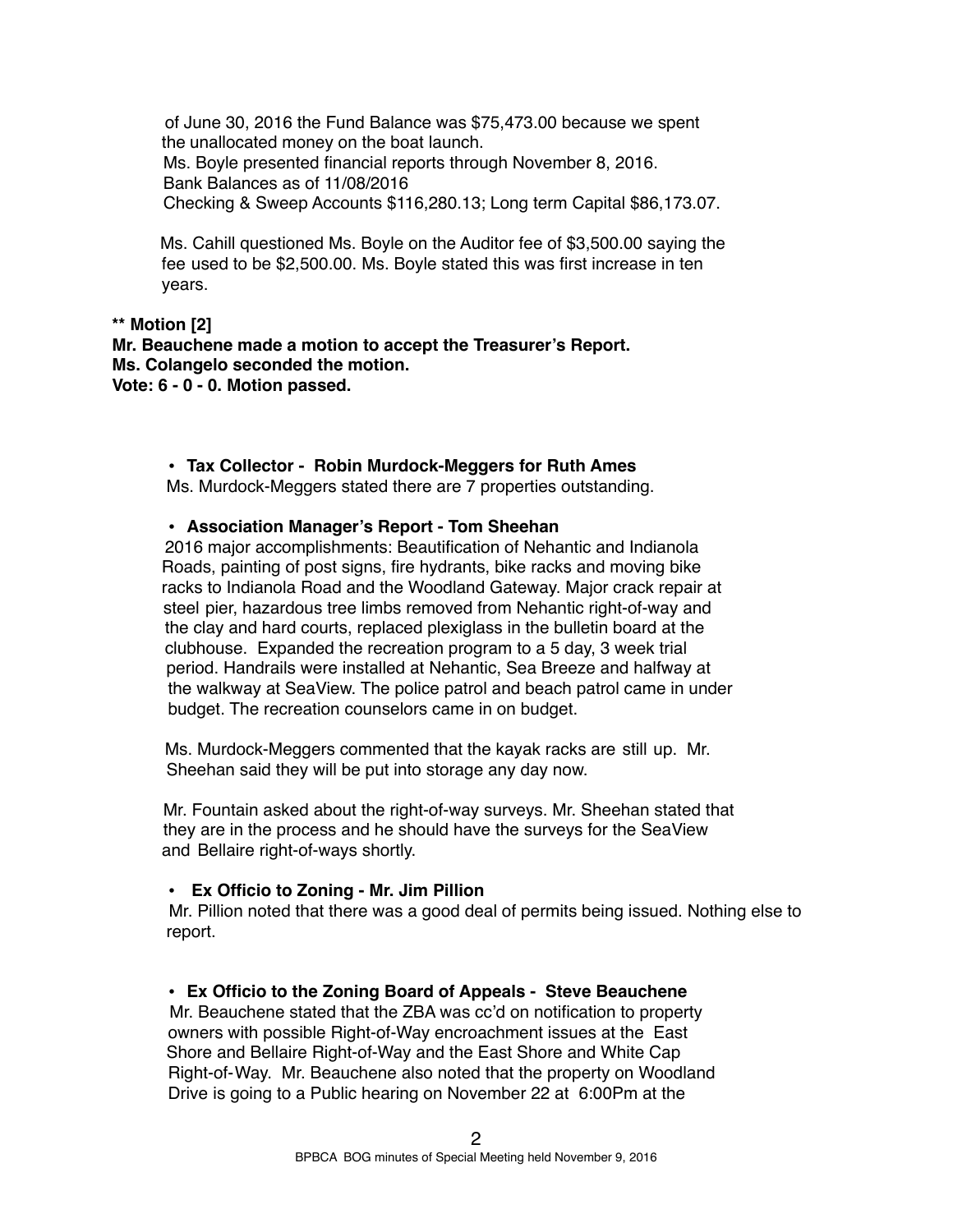East Lyme Senior Center at 41 society Road.

#### **4. New Business**

No new business

#### **5. Old Business**

Mr. Sheehan spoke about an e-mail he had received from an Italian Ice vendor, who would like to sell Italian ice at our beach. Discussion followed. Ms. Murdock-Meggers said she did not have a problem with that and asked the other members if they had any thoughts on it. Ms. Murdock-Meggers said we use to have 3 ice cream vendors but only have one now.

Mr. Fountain said he had a discussion with Mr. Sheehan about space for parking golf carts at the White Cap right-of-way. Mr. Fountain said he measured the right-of-ways. White Cap is 49' wide and Nehantic is 34' wide. Ms. Colangelo asked which right-of-way has more foot traffic Nehantic or White Cap. Mr. Sheehan said Nehantic has more foot traffic.

Ms. Cahill asked Mr. Sheehan if he had decided what to do with the plantings at the White Cap parking lot keep the plantings or pave that area. She said it would be a great place to park the golf carts. Mr. Sheehan said that parking is not a problem. Ms. Cahill asked Mr. Sheehan if the sticks had been taken out from underneath the swings at the playground. Mr. Sheehan said it is on his list.

Mr. Sheehan stated regarding the complaint about unregistered cars, he does not have the authority to go on private property. Also he checked with the town and they have no rules on unregistered cars. Mr. Fountain said our rules say no unregistered cars.

Mr. Sheehan said regarding giving keys out to people for the locks at the tennis courts he thinks it is a bad idea. Mr. Sheehan also commented on the sports camp and said when we had it in 2012 our Insurance company threatened to drop us. The cost for insurance for sport camps would be very costly.

#### **6. Communications**

Made available (log attached)

#### **• Chair's Report - Robin Murdock-Meggers**

Ms. Murdock-Meggers brought up the idea of having a list of assignments for board members . The Board of Governors used to have assignments many years ago. She gave an example: the recreation program could have one board member assigned to it. If people have questions they could go to that Board member and that board member could go to the Association Manager. The Board member would become very familiar with the recreation program. The board member would act as liaison between the Association Manager and the Association member. Ms. Murdock-Meggers made a list for assignments. The Recreation Program, Beach, Watercraft, Building and grounds, Zoning, ZBA. Ms. Cahill stated that the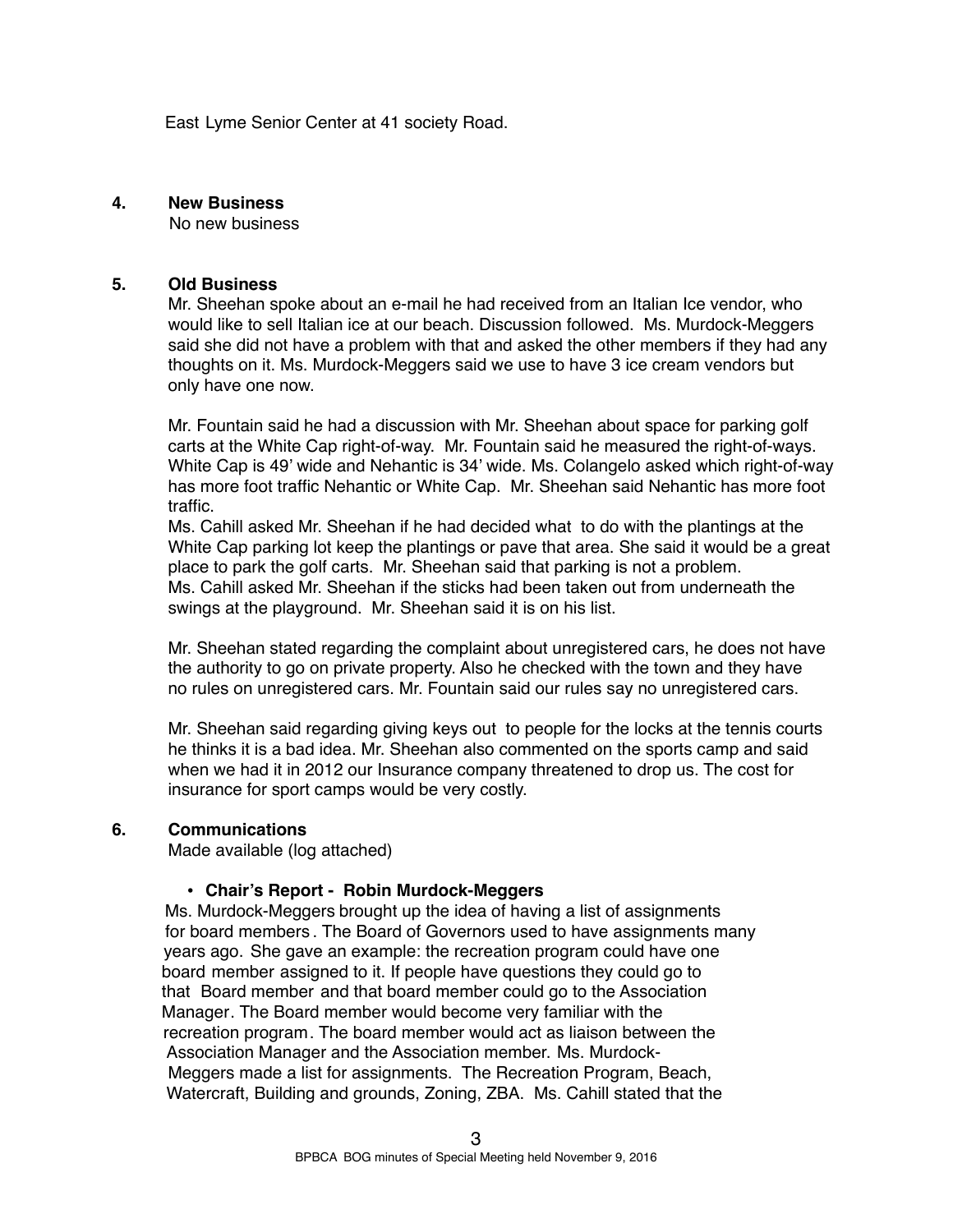Board member would need to address the concern with the Association Manager and not deal directly with the member. She also said that if for some reason the Association manager didn't want to deal with a particular problem then the Board Liaison would have to bring it to the Board of Governors. Ms. Cahill also mentioned that Insurance should be added to the list. Ms. Murdock-Meggers said she would type up a list and the board members could check off what they would like to be involved with.

Ms. Murdock-Meggers brought up discussion to changing the format for public comments. She stated that in her town generally the Public comments are only at the beginning of the meeting. She stated the Board of Governors meeting is a working board that then does their business. Ms. Murdock-Meggers also acknowledged that we use to have 2 comment sessions one at the beginning of the meeting and one at the end, and the meetings would last much longer.

Ms. Colangelo said she would like to see the second comment session added. Mr. Fountain said he would also like to see a second comment session added. Mr. Beauchene raised concern that the second comment session may have the Board reopening it's meeting to make more decisions on new issues. Ms. Murdock-Meggers said we could try it starting in April and limit the second session comments to three minutes. Mr. Callahan stated that if people make the effort to come to the meetings we should give them time to comment. Mr. Pillion agreed with Mr. Beauchene.

Ms. Colangelo asked if Board members could ask the Chair to add items to the agenda. Ms. Murdock-Meggers said yes.

Ms. Murdock-Meggers brought up a Priority List for 2017. Mr. Sheehan would like to complete the SeaView walkway, but will need to coordinate with the home owner at that location about their plans to their seawall. Mr. Fountain would like to entertain the idea of making one of the beaches ADA accessible.

Ms. Colangelo would like to explore which beach rules should exist and are enforceable and which ones the Beach Patrol can reinforce. Mr. Callahan asked why we pay three kids to patrol the beaches if they can't enforce the rules, and said maybe we should hire one adult. Mr. Sheehan said that Mr. Callahan's comment was incorrect as the beach patrol enforces the rules on smoking, ball playing, loud music and kayaks. Mr. Sheehan said they cannot enforce the rules on people who are in the water drinking. Mr. Pillion suggested hiring a person for 2hours a day to sweep the sand on the right-ofways and to pickup litter.Ms. Cahill said the guards should be doing that. Mr. Beauchene suggested using hand held blowers to blow the sand. Ms. Colangelo stated that she has observed the beach patrol sitting and reading, when they could be sweeping the sand instead. Ms. Cahill said that if people are drinking in the water that the Association manager should call the police as Black Point Beach is a private beach and has designated swimming areas.

Ms. Murdock-Meggers stated that the wood sticks in the playground need to be switched out for the safety of the children. Mr. Sheehan said that if we are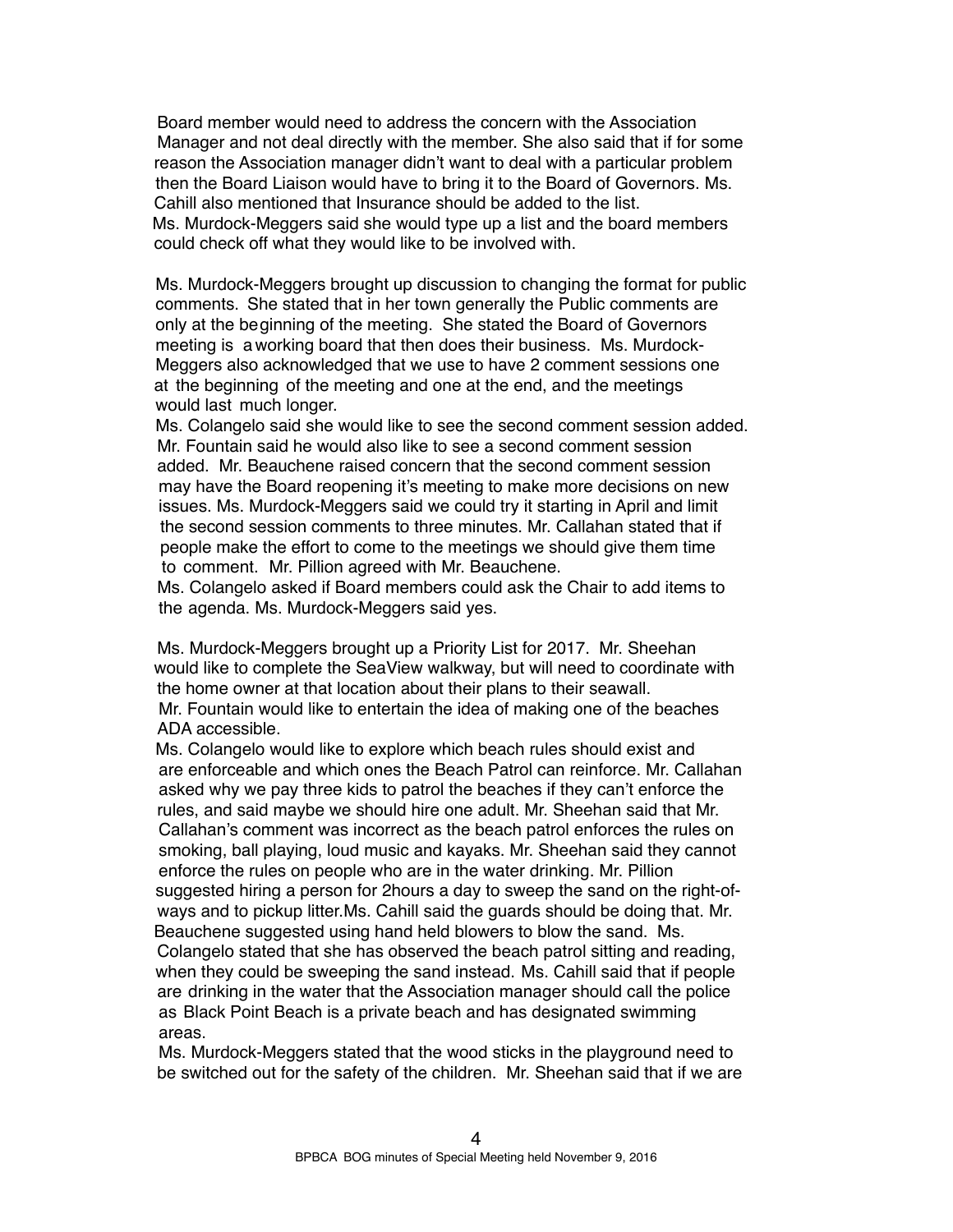talking priority list he doesn't want to just put a little bit of mulch there he would like to do a major overhaul of the playground area. He would like to expand it taking out all the brush behind that area and maybe put a couple of picnic tables back there. Ms. Murdock-Meggers stated that the mulch for the playground needs to be in compliance and the ruts need to be fixed for safety reasons and are maintenance issues.

Mr. Callahan mentioned getting a ramp from the ground to the floats that doesn't have to have a riser on it. A flat hinge. A person in a wheelchair asked if this would be possible. He could then have access to his boat. The hinge would not be considered handicap accessible. Ms. Murdock-Meggers said we would need to look at the cost and asked Mr. Sheehan to look into it.

 Mr. Fountain mentioned that the backboards on the basketball courts are in bad shape and was hoping they would be taken down and repaired. Mr. Fountain said they would be hard to replace as they don' make that style anymore. Mr. Sheehan said that the Men's club was talking about replacing them at one time.

Ms. Colangelo mentioned that the stairs going down Sea Breeze has a rail at the top but not at the bottom portion of the stairs. Mr. Sheehan said he was going to add the railing at Sea Breeze at the same time they are working on Sea View. Ms. Murdock-Meggers said to put it on the list and that we need prices.

Mr. Callahan said that we will need a new roof for the club house in the next few years. Mr. Callahan said he would like to see separate capital improvement lists one for big projects , one for necessities, another for maintenance and another for wish list items. Mr. Sheehan stated that one of the big things on the capital improvemeant list should be the steel pier as it is disappearing. We spent \$4,000.0 this year to repair a major crack, and spent \$1,500.00 the year before. The steel is rusting.

# **7. BOG Response**

Ms. Murdock-Meggers stated that we are going to implement a second public comment session.

Mr. Pillion left the BOG meeting at 5:30Pm

#### 8. **Executive Session**

Ms. Murdock-Meggers asked for a motion to enter Executive Session.

#### \*\* **Motion [3]**

**Mr. Callahan made a motion for the Board to enter Executive Session at 5:30Pm to discuss a legal matter. Mr. Beauchene seconded the motion. Vote: 6 - 0 - 0**

#### **\*\* Motion [4]**

**Ms. Colangelo made a motion to exit Executive Session at 6:05Pm, and return to the regular Meeting. Mr. Beauchene seconded the motion.**

#### **\*\* Motion [5]**

**Mr. Fountain made a motion to remove the white chain fence and posts from the property by 54 East Shore Drive and the Sea View right-of-way and have it replaced by a hedgerow**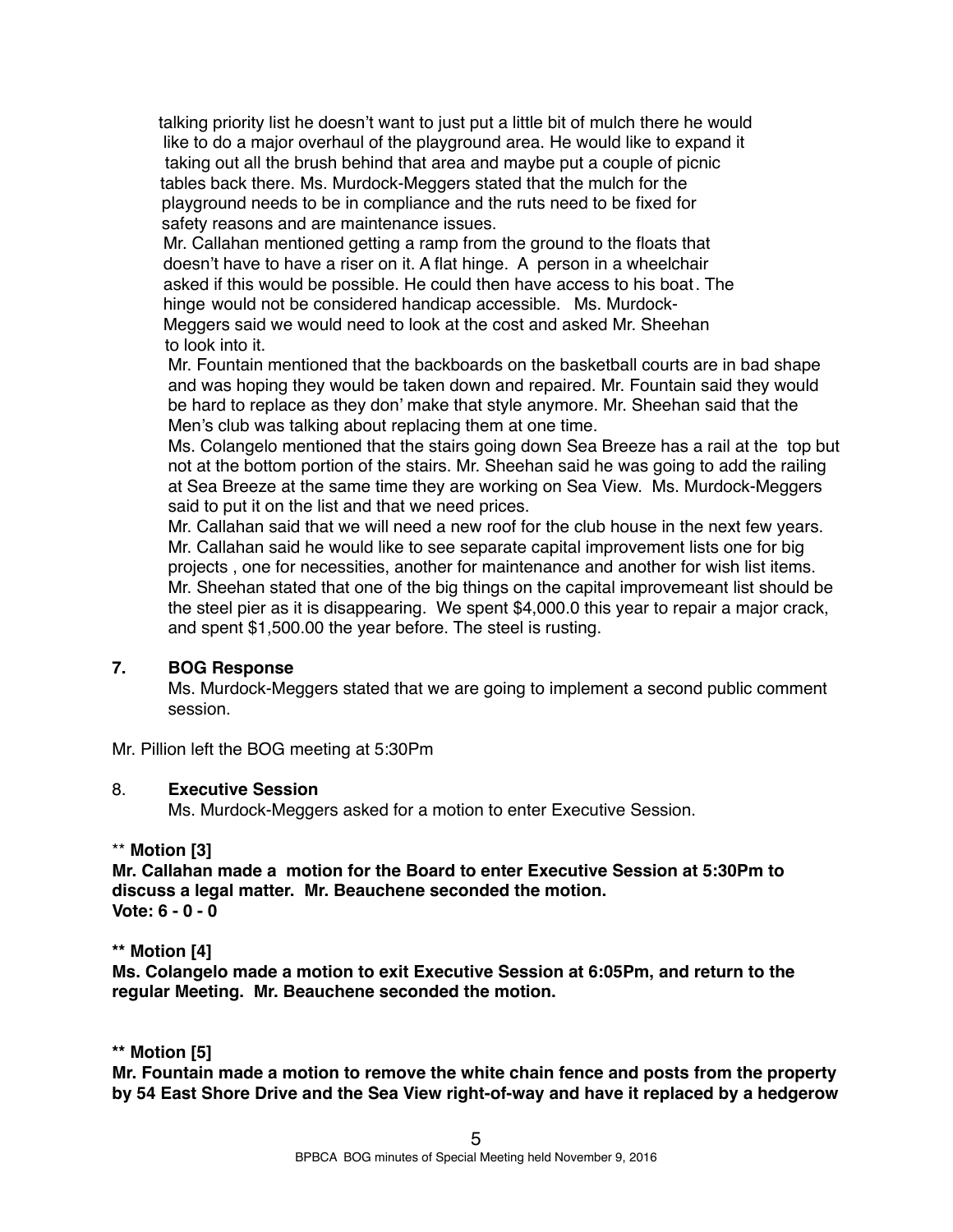**purchased, planted and maintained by the property owner at 54 East Shore Drive, along the boundary on their North property line in a manner that does not encroach or impede any functions of the right-of-way.** 

**Mr. Beauchene seconded the motion. Vote: 6 - 0 - 0** 

### **9. Adjournment**

There being no further business before the Board, Ms. Murdock-Meggers called for a motion to adjourn.

### **\*\* Motion [6]**

**Ms. Colangelo made a motion to adjourn the BPBCA Board of Governors Regular Meeting of November 9, 2016 at 6:15pm Mr. Beauchene seconded the motion. Vote: 6 - 0 - 0 Motion passed.**

**Respectfully submitted,**

**Maureen Lowney, Secretary**